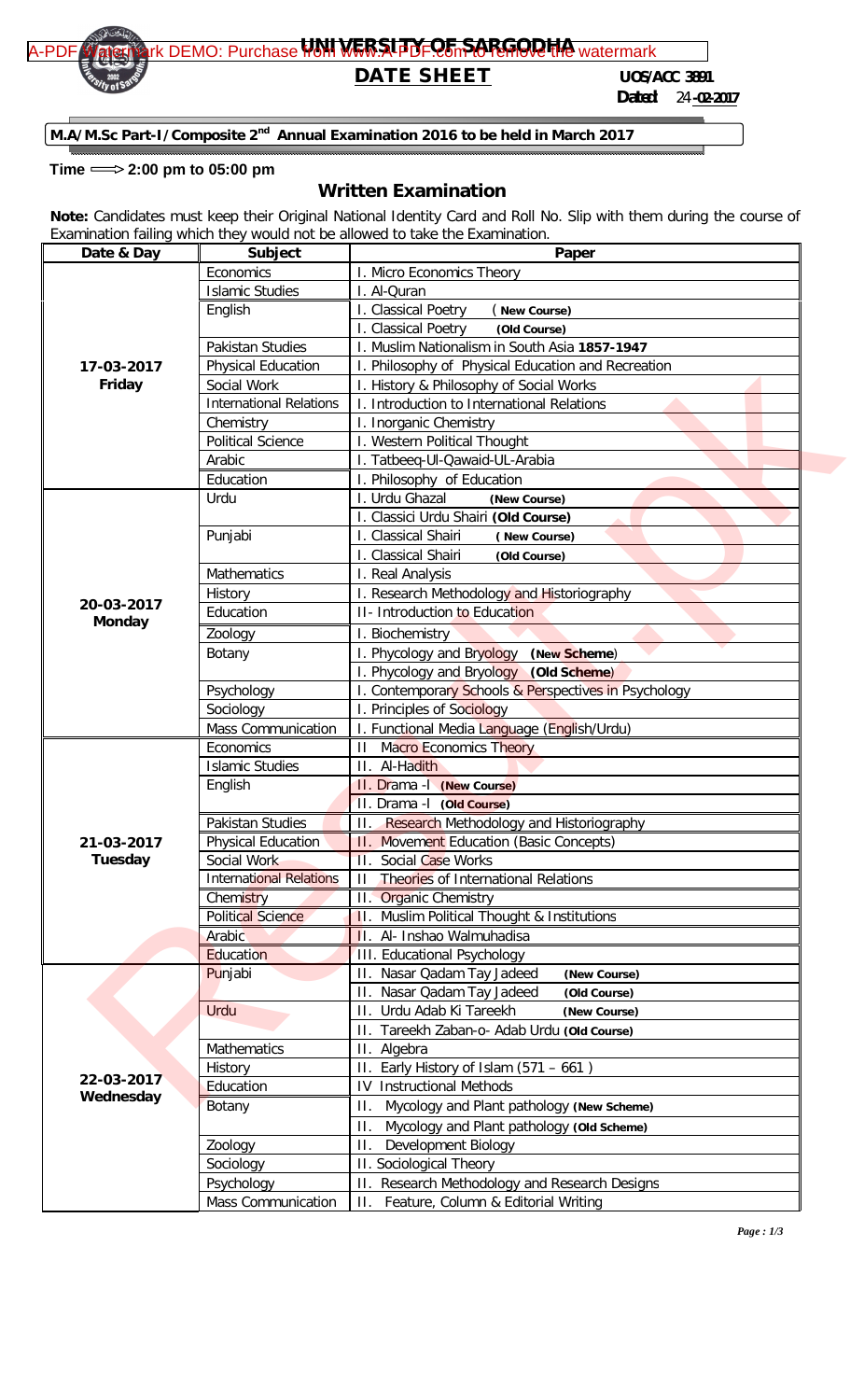|               | Economics                                     | <b>III.</b> Mathematical Economics                                        |  |  |
|---------------|-----------------------------------------------|---------------------------------------------------------------------------|--|--|
|               | <b>Islamic Studies</b>                        | III. Comparative Study of Religions                                       |  |  |
|               | English                                       | III. Fiction - I (New Course)                                             |  |  |
|               |                                               | <b>III.</b> Novel<br>(Old Course)                                         |  |  |
|               | Pakistan Studies                              | III. Constitutional & Political Development in Pakistan 1947-2009         |  |  |
| 24-03-2017    | <b>Physical Education</b>                     | III. Basic Anatomy and physiology                                         |  |  |
| Friday        | Social Work                                   | <b>III.</b> Social Group Work                                             |  |  |
|               | <b>International Relations</b>                | III. International Relations Since 1945                                   |  |  |
|               | Chemistry                                     | <b>III. Physical Chemistry</b>                                            |  |  |
|               | <b>Political Science</b>                      | III. Comparative and Developmental Politics                               |  |  |
|               | Arabic                                        | III. Al- Nasar-UL-Hadith                                                  |  |  |
|               | Education                                     | V- Curriculum Development                                                 |  |  |
|               | Urdu                                          | III Urdu ka Afsanvi Adab (New Course)                                     |  |  |
|               |                                               | III. Afsanwi Nasar Aur Drama (Old Course)                                 |  |  |
|               | Punjabi                                       | III. Deen Tay Tassawaf (New Course)                                       |  |  |
|               | <b>Mathematics</b>                            | III. Deen Tay Tassawaf (Old Course)                                       |  |  |
|               |                                               | <b>III Complex Analysis and Differential Geometry</b>                     |  |  |
|               |                                               |                                                                           |  |  |
|               | History                                       | III. State & Society in Muslim India 1206 - 1707                          |  |  |
|               | Education                                     | VI - Educational Assessment and Evaluation                                |  |  |
| 27-03-2017    | Botany                                        | III. Plant Biochemistry (New Scheme)                                      |  |  |
| <b>Monday</b> |                                               | III. Plant Biochemistry (Old Scheme)                                      |  |  |
|               | Zoology                                       | <b>III.</b> Biostatistics                                                 |  |  |
|               | Sociology                                     | III. Methods of Social Research                                           |  |  |
|               | Psychology                                    | <b>III. Psychological Assessment</b>                                      |  |  |
|               | <b>Mass Communication</b>                     | III. Media History, Laws and Ethics                                       |  |  |
|               | Economics                                     | IV. Statistics for Economists                                             |  |  |
|               | <b>Islamic Studies</b>                        | IV. Islamic History                                                       |  |  |
|               | English                                       | IV. Prose<br>(New Course)                                                 |  |  |
|               |                                               | IV. Prose<br>(Old Course)                                                 |  |  |
|               | Pakistan Studies                              | IV. Pakistan Society and Culture                                          |  |  |
| 28-03-2017    | <b>Physical Education</b>                     | IV. Sports Psychology                                                     |  |  |
| Tuesday       | Social Work<br><b>International Relations</b> | IV. Community Development and organization                                |  |  |
|               |                                               | IV. Foreign Policy Analysis<br>IV. Industrial Process and Quality Control |  |  |
|               | Chemistry<br><b>Political Science</b>         | IV. International Relations                                               |  |  |
|               | Arabic                                        |                                                                           |  |  |
|               | Education                                     | IV. Al- Nasar-Ul-Qadeem<br>VII. Classroom Management                      |  |  |
|               | Urdu                                          | IV. Tangeed Adab Nazrya-o-Amal (New Course)                               |  |  |
|               |                                               | IV. Tangeed Adab Nazrya-o-Amal (Old Course)                               |  |  |
|               | Punjabi                                       | <b>IV Khasoosi Motalia Waris Shah (New Course)</b>                        |  |  |
|               |                                               | IV Khasoosi Motalia Waris Shah (Old Course)                               |  |  |
|               | <b>Mathematics</b>                            | IV. Mechanics                                                             |  |  |
|               |                                               |                                                                           |  |  |
| 29-03-2017    | History                                       | IV. Muslim Freedom Movement in South Asia (1858-1947)                     |  |  |
| Wednesday     | Education                                     | VIII. Communication Skills in English                                     |  |  |
|               | <b>Botany</b>                                 | IV. Morphology and Anatomy of Vascular Plants (New Scheme)                |  |  |
|               |                                               | V. Morphology and Anatomy of Vascular Plants (Old Scheme)                 |  |  |
|               | Zoology                                       | IV. Cell and Molecular Biology                                            |  |  |
|               | Sociology                                     | IV. Social Statistics                                                     |  |  |
|               | Psychology                                    | IV. Abnormal Psychology                                                   |  |  |
|               | <b>Mass Communication</b>                     | IV. News Writing Techniques                                               |  |  |
|               | Economics                                     | V. Islamic Economics                                                      |  |  |
|               | <b>Islamic Studies</b>                        | V. Arabic Language & Literature<br>V. American Literature                 |  |  |
|               | English                                       | (New Course)                                                              |  |  |
|               |                                               | V. American Literature<br>(Old Course)                                    |  |  |
|               | Pakistan Studies                              | V. Foreign Policy of Pakistan 1947 - 2009                                 |  |  |
| 30-03-2017    | <b>Physical Education</b>                     | V. Science of Track and Field                                             |  |  |
| Thursday      | Social Work                                   | V. Social Policy & Welfare Administration                                 |  |  |
|               | <b>International Relations</b>                | V International and Regional Organizations                                |  |  |
|               | <b>Political Science</b>                      | V. Ideology and Dynamics of Politics in Pakistan                          |  |  |
|               | Arabic                                        | V. Al-Adab-Ud-Deeni (i) AL Quran Kareem (ii) Al-Hadith Un Nabbvi          |  |  |
|               | Zoology                                       | V. Animal Physiology                                                      |  |  |
|               | Botany                                        | V. Bacteriology and Virology (New Scheme)                                 |  |  |
|               |                                               | IV. Genetics (Old Scheme)                                                 |  |  |
|               | <b>Mass Communication</b>                     | V. Communication Theory                                                   |  |  |
|               | Sociology                                     | V. Cultural Anthropology                                                  |  |  |